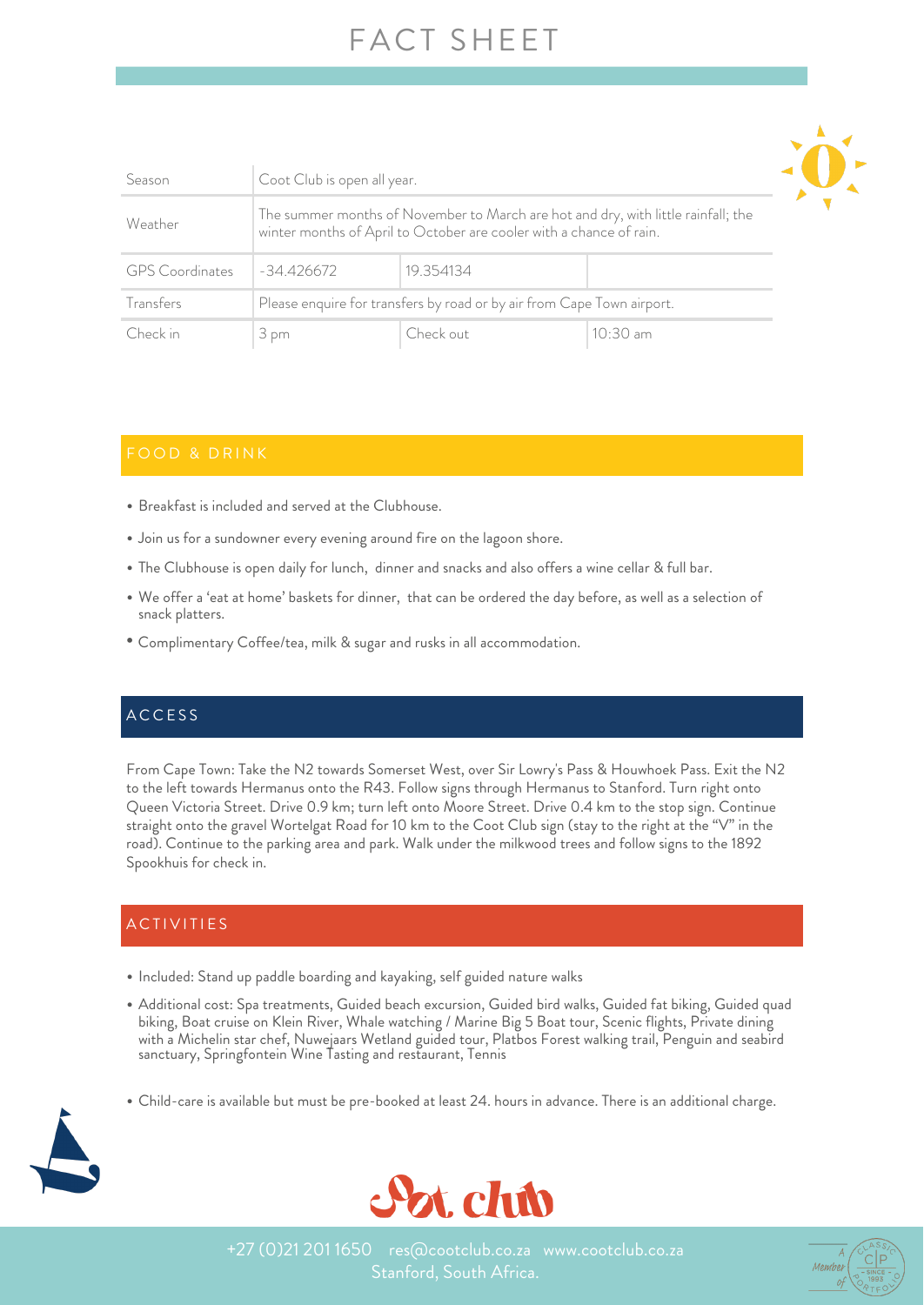# ACCOMMODATION – THE BOATHOUSES

The Boathouses at Coot Club are a selection of 1, 2 and 3-bedroom cottages that invite you to stay and soak up the dazzling Klein Rivier Lagoon and mountainous surroundings. All Boathouses have access to a shared swimming pool.



| BOATHOUSE 1 - STUDIO                                                                                                                                                       | $\frac{1}{2}$ Sleeps 2 adults + 1 additional stretcher bed for 1 child $\frac{1}{2}$ |                               |
|----------------------------------------------------------------------------------------------------------------------------------------------------------------------------|--------------------------------------------------------------------------------------|-------------------------------|
| A compact yet spacious cabin for two, offering a mini-<br>kitchen, sofas in front of a log-burning fireplace, king-<br>sized bed with en-suite bathroom (shower only) plus | <b>BEDROOMS</b>                                                                      | <b>BATHROOM</b>               |
| outdoor area with BBQ. Wonderful lagoon views.<br>Semi-detached from Boat shed 2<br>$50$ SQM                                                                               | 1 x King-size bed or 2 x singles<br>+ an extra single for 1 child                    | En-suite bathroom with shower |

| BOATHOUSE 2 - 2 BEDROOM                                                                                                                                                  | Sleeps 4 people + 1 additional stretcher bed for 1 child |                                            |                               |  |  |
|--------------------------------------------------------------------------------------------------------------------------------------------------------------------------|----------------------------------------------------------|--------------------------------------------|-------------------------------|--|--|
| Two en-suite bedrooms, ideal for three or four. One<br>bedroom is lagoon facing and the other looks out over<br>the fynbos. A well-equipped kitchen, sofas in front of a | <b>BEDROOMS</b>                                          |                                            | <b>BATHROOMS</b>              |  |  |
| log-burning fireplace and outdoor BBQ. Expansive<br>lagoon views.                                                                                                        | Bedroom 1                                                | 1 x King-size bed<br>or 2 x singles        | En-suite bathroom with shower |  |  |
| Semi-detached from Boat shed 1<br>104 SQM                                                                                                                                | Bedroom 2                                                | 1 x King-size bed<br>or $2 \times$ singles | En-suite bathroom with shower |  |  |

| <b>FACILITIES IN ALL UNITS</b> |               |  |                                |  |  |
|--------------------------------|---------------|--|--------------------------------|--|--|
| Kitchen                        | √   Gas stove |  | $\sqrt{\phantom{a}}$ Fireplace |  |  |
| Wifi                           | Barbecue      |  | $^{\prime}$   Safe             |  |  |

The studio units are semi-detached from the two-bedroom units, with some natural screening in between for privacy. Booked together, they become an inter-linking three-bedroom unit.





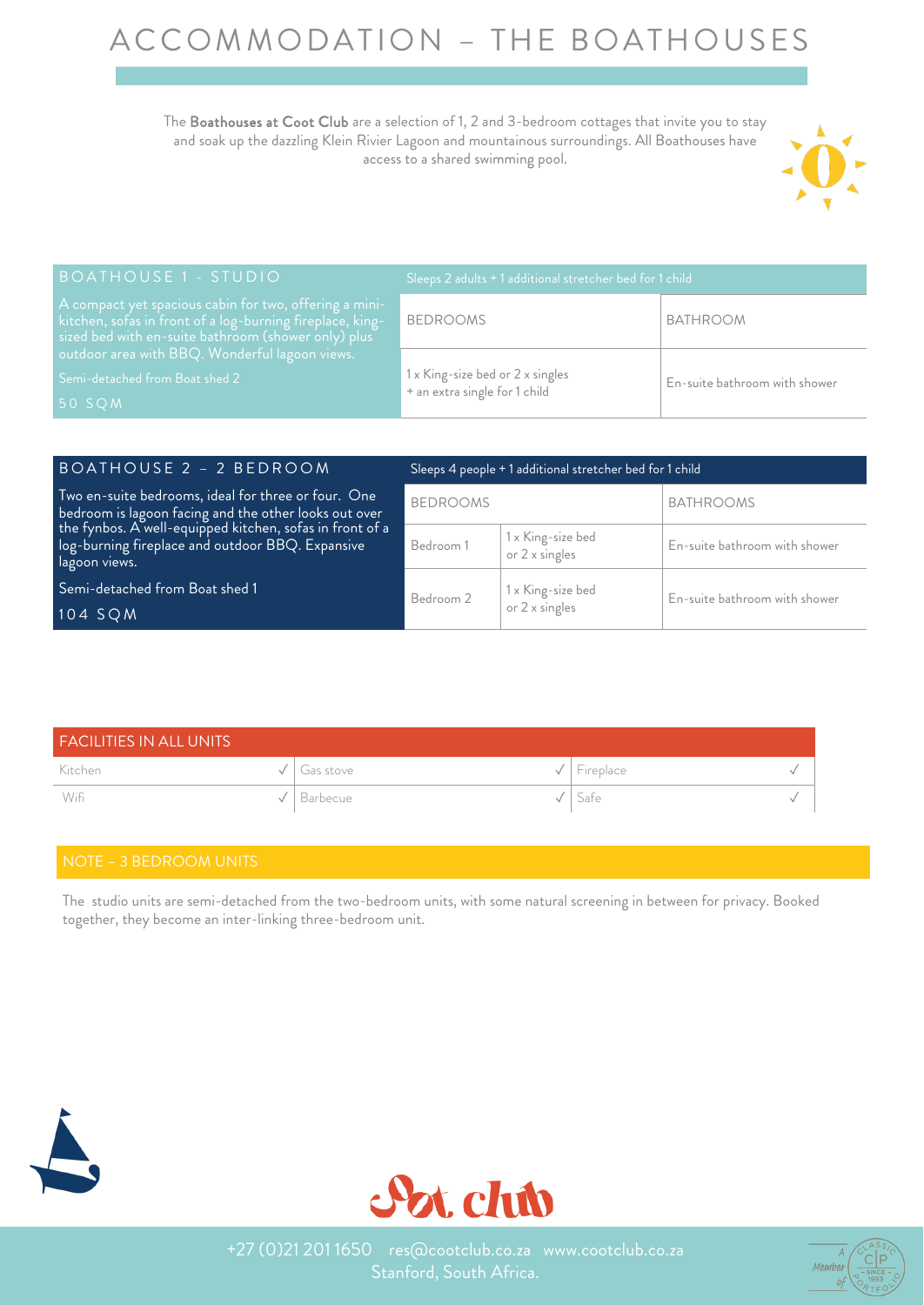# ACCOMMODATION – THE STONE COTTAGES

The Stone Cottages at Coot Club are four delightful stone cottages that invite you to stay and soak up the dazzling Klein Rivier Lagoon and mountainous surroundings. All cottages have access to a shared swimming pool.



| <b>THE LAWNS COTTAGE</b>                                                                                                                                                                                                            | Sleeps 4 adults & 5 children |                                    |                                                                   |  |  |
|-------------------------------------------------------------------------------------------------------------------------------------------------------------------------------------------------------------------------------------|------------------------------|------------------------------------|-------------------------------------------------------------------|--|--|
| Built from limestone, this 2 bedroom cottage,<br>with an additional loft area, is perfect for two<br>couples, families or friends. A spacious verandah                                                                              | <b>BEDROOMS</b>              |                                    | <b>BATHROOMS</b>                                                  |  |  |
| overlooks the beautiful lawns stretching down to<br>the lagoon edge.                                                                                                                                                                | Bedroom 1                    | 1 x King-size bed or 2 x singles   | En-suite bathroom with<br>shower over bathtub                     |  |  |
| The open-plan living/dining/kitchen area<br>features sofas, a kitchen island and 2 wood<br>burning stoves. There is a separate area off the<br>main living room with a Netflix TV and comfy<br>built-in sofa benches and fat sacks. | Bedroom 2                    | 1 x King-size bed or 2 x singles   | Ensuite bathroom with<br>indoor shower<br>(wheelchair accessible) |  |  |
| Additional: Little Lawns (double) can be booked<br>as add on accommodation to the main cottage.                                                                                                                                     | Large open loft              | 5 singles (for adults or children) | Bathroom with shower                                              |  |  |
|                                                                                                                                                                                                                                     |                              |                                    |                                                                   |  |  |

| <b>FACILITIES</b> |                    |           |                  |  |
|-------------------|--------------------|-----------|------------------|--|
| Full kitchen      | Gas stove          | Microwave | Dishwasher       |  |
| Washer/dryer      | Underfloor heating | Safe      | Covered porch    |  |
| Upper deck        | Netflix & Wifi     | Braai     | Outdoor fire pit |  |

|                                                                                                                                                                                                                                                  | Sleeps 4 adults & 2 children |                                                                        |                                                                    |  |  |
|--------------------------------------------------------------------------------------------------------------------------------------------------------------------------------------------------------------------------------------------------|------------------------------|------------------------------------------------------------------------|--------------------------------------------------------------------|--|--|
| GARDEN TRAIL COTTAGE                                                                                                                                                                                                                             | <b>BEDROOMS</b>              |                                                                        | BATHROOMS                                                          |  |  |
| Built from limestone, this 2-bedroom cottage is<br>perfect for two couples or families. A large<br>verandah overlooks beautiful fynbos gardens with<br>fantastic birdlife. The open living/dining/kitchen<br>area features a wood burning stove. | Bedroom 1                    | 1x King-size bed or 2 x singles<br>plus a sleeper sofa for 1 child     | En-suite bathroom with<br>shower over bathtub                      |  |  |
|                                                                                                                                                                                                                                                  | Bedroom 2                    | $1x$ King-size bed or $2x$ singles<br>plus an extra single for 1 child | En-suite bathroom with<br>indoor shower<br>(wheelchair accessible) |  |  |

| <b>FACILITIES</b> |                        |           |                  |  |
|-------------------|------------------------|-----------|------------------|--|
| Full kitchen      | Full stove             | Microwave | Dishwasher       |  |
| Washer/dryer      | X   Underfloor heating | Safe      | Covered porch    |  |
| Upper deck        | Netflix & Wifi         | Braai     | Outdoor fire pit |  |